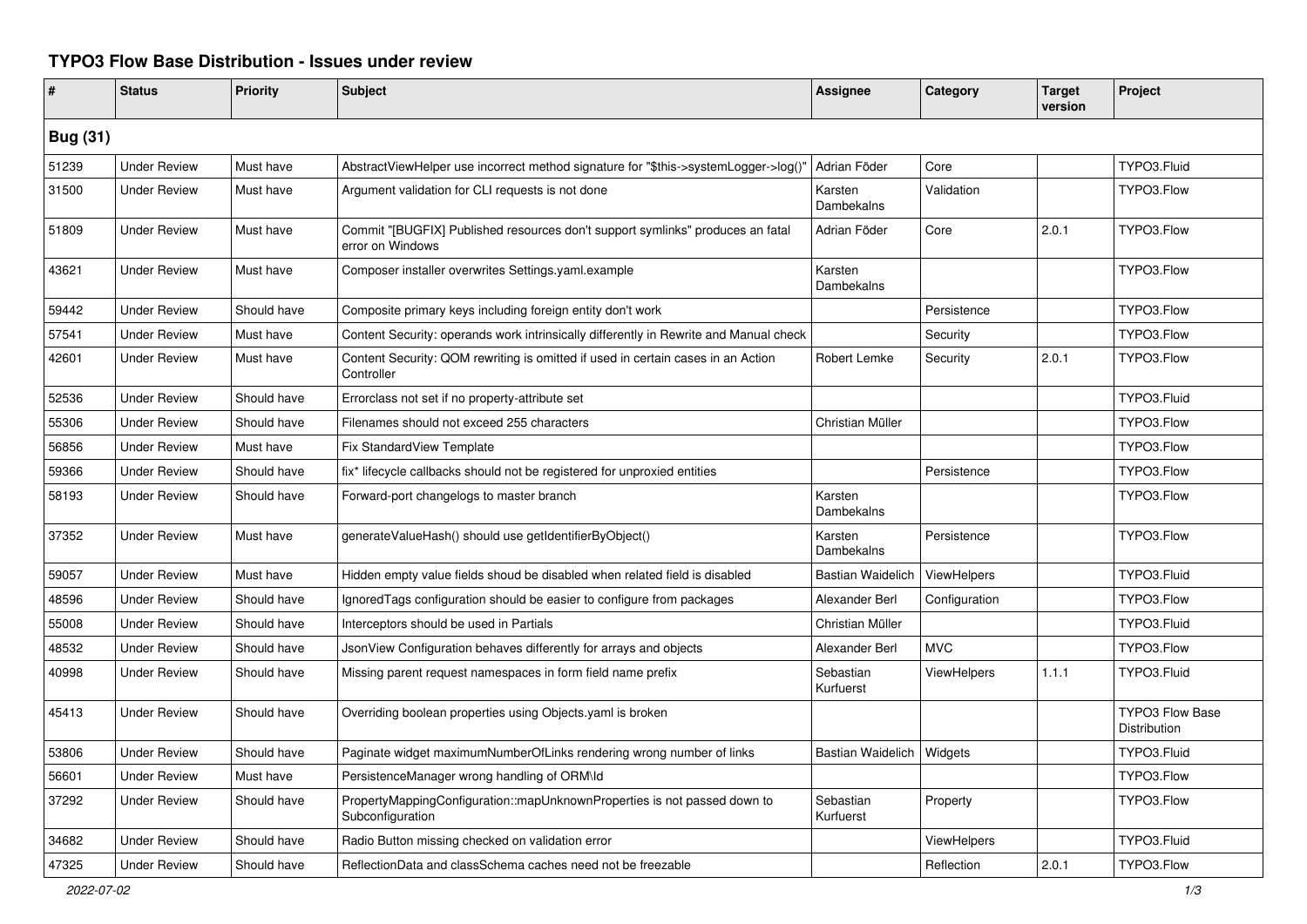| $\#$         | <b>Status</b>       | <b>Priority</b> | <b>Subject</b>                                                                                            | <b>Assignee</b>        | Category           | <b>Target</b><br>version | Project                                |  |  |
|--------------|---------------------|-----------------|-----------------------------------------------------------------------------------------------------------|------------------------|--------------------|--------------------------|----------------------------------------|--|--|
| 46244        | <b>Under Review</b> | Should have     | Remove call to PHP BINDIR in CoreCommandController                                                        |                        |                    |                          | <b>TYPO3 Flow Base</b><br>Distribution |  |  |
| 46073        | <b>Under Review</b> | Should have     | Scripts::executeCommand must be usable outsite of TYPO3.Flow                                              |                        |                    |                          | TYPO3.Flow                             |  |  |
| 65424        | <b>Under Review</b> | Should have     | SelectViewHelper must respect option(Value Label)Field for arrays                                         |                        | <b>ViewHelpers</b> |                          | TYPO3.Fluid                            |  |  |
| 44234        | <b>Under Review</b> | Should have     | selectViewHelper's sorting does not respect locale collation                                              |                        | ViewHelpers        | 2.1                      | TYPO3.Fluid                            |  |  |
| 49011        | <b>Under Review</b> | Should have     | Support executing TYPO3.Flow inside a PHAR                                                                |                        |                    |                          | TYPO3.Flow                             |  |  |
| 47006        | <b>Under Review</b> | Should have     | widget identifier are not unique                                                                          |                        |                    |                          | TYPO3.Fluid                            |  |  |
| 50888        | <b>Under Review</b> | Should have     | WSOD by changing name of section and if Fluid caches are generated                                        |                        |                    |                          | TYPO3.Fluid                            |  |  |
| Feature (18) |                     |                 |                                                                                                           |                        |                    |                          |                                        |  |  |
| 46257        | <b>Under Review</b> | Should have     | Add escape sequence support for Fluid                                                                     |                        | Core               |                          | TYPO3.Fluid                            |  |  |
| 59672        | <b>Under Review</b> | Should have     | Add support for Doctrine 2.5 embeddables                                                                  | Alexander Berl         | Persistence        |                          | TYPO3.Flow                             |  |  |
| 55793        | <b>Under Review</b> | Could have      | Add Support for groupBy                                                                                   | Kerstin<br>Huppenbauer | Persistence        |                          | TYPO3.Flow                             |  |  |
| 43346        | <b>Under Review</b> | Should have     | Allow property mapping configuration via template                                                         | Karsten<br>Dambekalns  | <b>ViewHelpers</b> | 2.1                      | TYPO3.Fluid                            |  |  |
| 29972        | <b>Under Review</b> | Should have     | <b>Configurable Redirects</b>                                                                             | <b>Tim Kandel</b>      | MVC - Routing      |                          | TYPO3.Flow                             |  |  |
| 52640        | <b>Under Review</b> | Should have     | Create an UnlessViewHelper as opposite to the IfViewHelper                                                | Marc Neuhaus           |                    |                          | TYPO3.Fluid                            |  |  |
| 50115        | <b>Under Review</b> | Must have       | During the policy loading, we need to take care if class exist                                            | Dominique Feyer        | Security           |                          | TYPO3.Flow                             |  |  |
| 35030        | <b>Under Review</b> | Should have     | Dynamic locale detection                                                                                  | Karsten<br>Dambekalns  | 118n               |                          | TYPO3.Flow                             |  |  |
| 54037        | <b>Under Review</b> | Should have     | JsonView accepts encoding options                                                                         |                        | <b>MVC</b>         |                          | TYPO3.Flow                             |  |  |
| 60095        | <b>Under Review</b> | Should have     | LockManager's LockHoldingStackPage should be configurable                                                 |                        | Configuration      |                          | TYPO3.Flow                             |  |  |
| 47191        | <b>Under Review</b> | Should have     | Make (property) Validators aware of parent class and the property they belong to                          |                        | Validation         |                          | TYPO3.Flow                             |  |  |
| 37373        | <b>Under Review</b> | Should have     | Make annotation overrides / "injection" via Objects.yaml possible                                         | <b>Marc Neuhaus</b>    | Configuration      |                          | TYPO3.Flow                             |  |  |
| 45100        | <b>Under Review</b> | Should have     | RequestDispatchingAspect should check if entry point can handle current request                           | Christopher<br>Hlubek  |                    |                          | TYPO3.Flow                             |  |  |
| 49756        | <b>Under Review</b> | Should have     | Select values by array key in checkbox viewhelper                                                         |                        |                    |                          | TYPO3.Fluid                            |  |  |
| 48657        | <b>Under Review</b> | Should have     | support HTTP_RANGE                                                                                        |                        |                    |                          | TYPO3.Flow                             |  |  |
| 51676        | <b>Under Review</b> | Should have     | Support of symlinks for Resources                                                                         |                        | Resource           |                          | TYPO3.Flow                             |  |  |
| 43424        | <b>Under Review</b> | Should have     | Support subpackage when kickstarting model & repository                                                   | Karsten<br>Dambekalns  |                    | 2.0.1                    | TYPO3.Kickstart                        |  |  |
| 37405        | <b>Under Review</b> | Should have     | When changing a property wich is used in routing the Link-VH should direkt to the<br>new properties value |                        | MVC - Routing      |                          | TYPO3.Flow                             |  |  |

## **Task (9)**